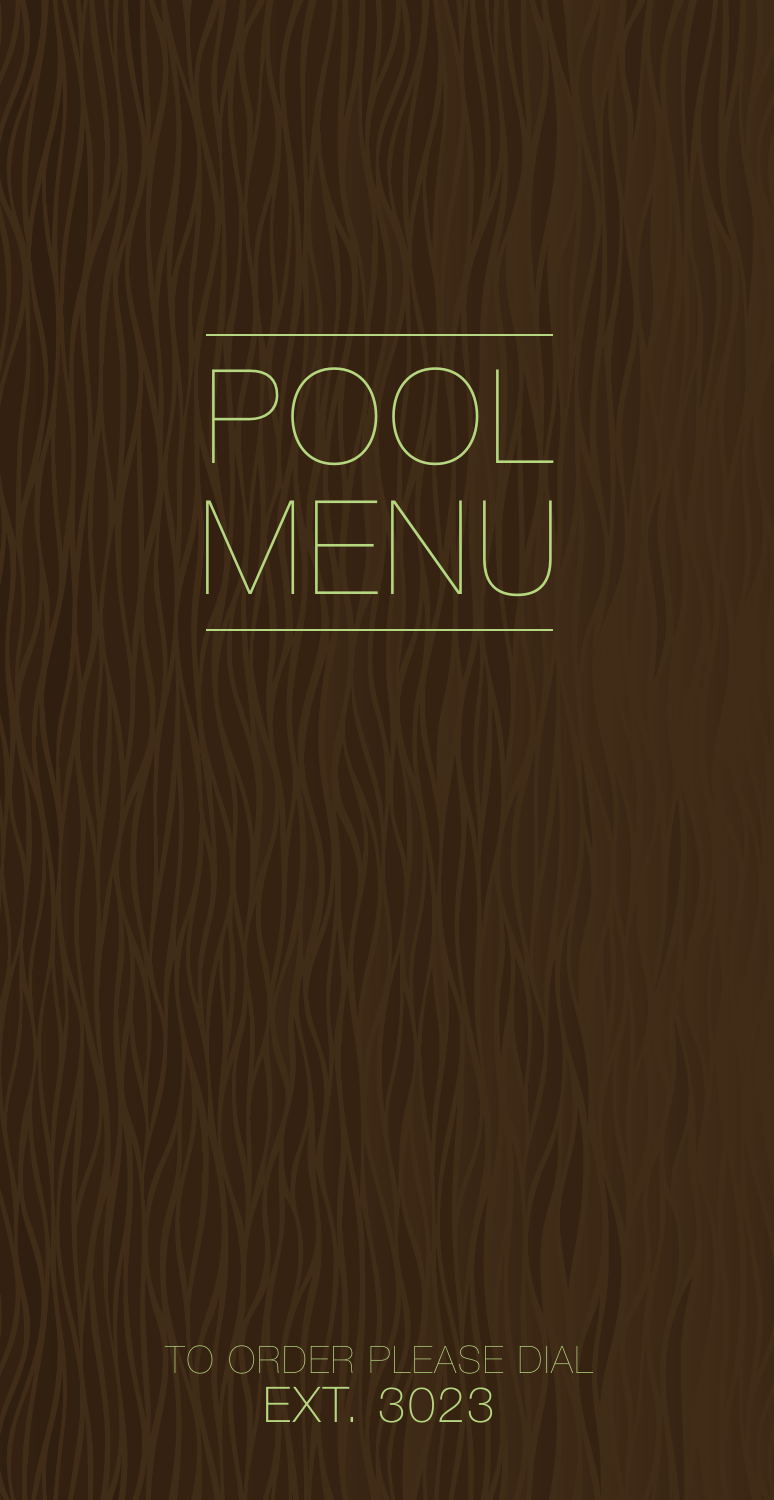### BREAKFAST

| <b>Breakfast Croissant</b><br>Scrambled eggs with bacon, sausage or ham and a choice of Cheddar, Swiss, Monterey Jack or<br>Pepper Jack served on a flaky croissant                    | 12.50    |
|----------------------------------------------------------------------------------------------------------------------------------------------------------------------------------------|----------|
| <b>Breakfast Burrito</b><br>Scrambled eggs, choice of bacon, sausage or ham, breakfast potatoes and Cheddar cheese in a<br>flour tortilla with guacamole and pico de gallo on the side | 12.50    |
| <b>Egg White Frittata</b><br>Sautéed spinach and mushrooms, tomato slices, bran muffin                                                                                                 | 14.00    |
| <b>Honey-Kissed Yogurt Parfait</b><br>Vanilla yogurt, granola, fresh seasonal berries, honey                                                                                           | 900      |
| 6.50 Fresh-Baked Muffin<br><b>Bagel &amp; Cream Cheese</b>                                                                                                                             | $($ )( ) |

#### APPETIZERS

| <b>Jumbo Shrimp Cocktail</b>     | 19 OO - | <b>Hummus &amp; Pita Plate</b> | 11.50 |
|----------------------------------|---------|--------------------------------|-------|
| <b>Chicken Tenders</b>           |         | 13.00 Steak Fries              | 7. QO |
| <b>Chips &amp; Salsa</b>         |         | 8.50 Onion Rings               | 900   |
| <b>Fresh Fruit &amp; Cheeses</b> | 14.00   |                                |       |

## SALADS

| <b>Caesar Salad</b><br>Grilled chicken breast<br>Marinated shrimp<br>Marinated steak or salmon                                                                                                                                                | 14.00<br>17.00<br>19.00<br>21.00 |
|-----------------------------------------------------------------------------------------------------------------------------------------------------------------------------------------------------------------------------------------------|----------------------------------|
| <b>Fresh Fruit Salad</b><br>Medley of seasonal fresh fruits, banana bread, strawberry yogurt dressing and fresh mint                                                                                                                          | 13.75                            |
| <b>Roasted Beet and Goat Cheese Salad</b><br>Red and golden beets, mixed greens, Sonoma goat cheese, sliced fennel, mandarin oranges,<br>caramelized walnuts, raspberry vinaigrette                                                           | 14.00                            |
| <b>Tomato and Mozzarella Salad</b><br>Vine-ripened tomatoes, fresh Mozzarella, mixed greens, sliced red onions, EVOO, balsamic glaze                                                                                                          | 14.00                            |
| Asian Chicken Salad<br>Grilled breast of chicken, cabbage, bean sprouts, snow peas, iceberg lettuce, carrots,<br>red bell pepper, orange-miso dressing, crisp wontons                                                                         | 17.00                            |
| <b>Tex-Mex Taco Salad</b><br>Seasoned chicken or beef, shredded lettuce, rice, black beans, roasted corn, tomatoes and<br>shredded cheese. Served in a fried flour tortilla bowl with pico de gallo, sour cream, and<br>guacamole on the side | 17 NO                            |

Menu advisory: The Washoe County District Health Department advises that eating raw, undercooked animal foods, or animal foods that are not otherwise processed to eliminate pathogens (such as meat, poultry, eggs, milk, seafood or shellfish) poses a potential health risk to everyone, especially the elderly, young children under the age of four years, pregnant women, and other highly susceptible individuals with compromised immune systems. Thorough cooking or processing of foods to eliminate pathogens reduces the risk of illness.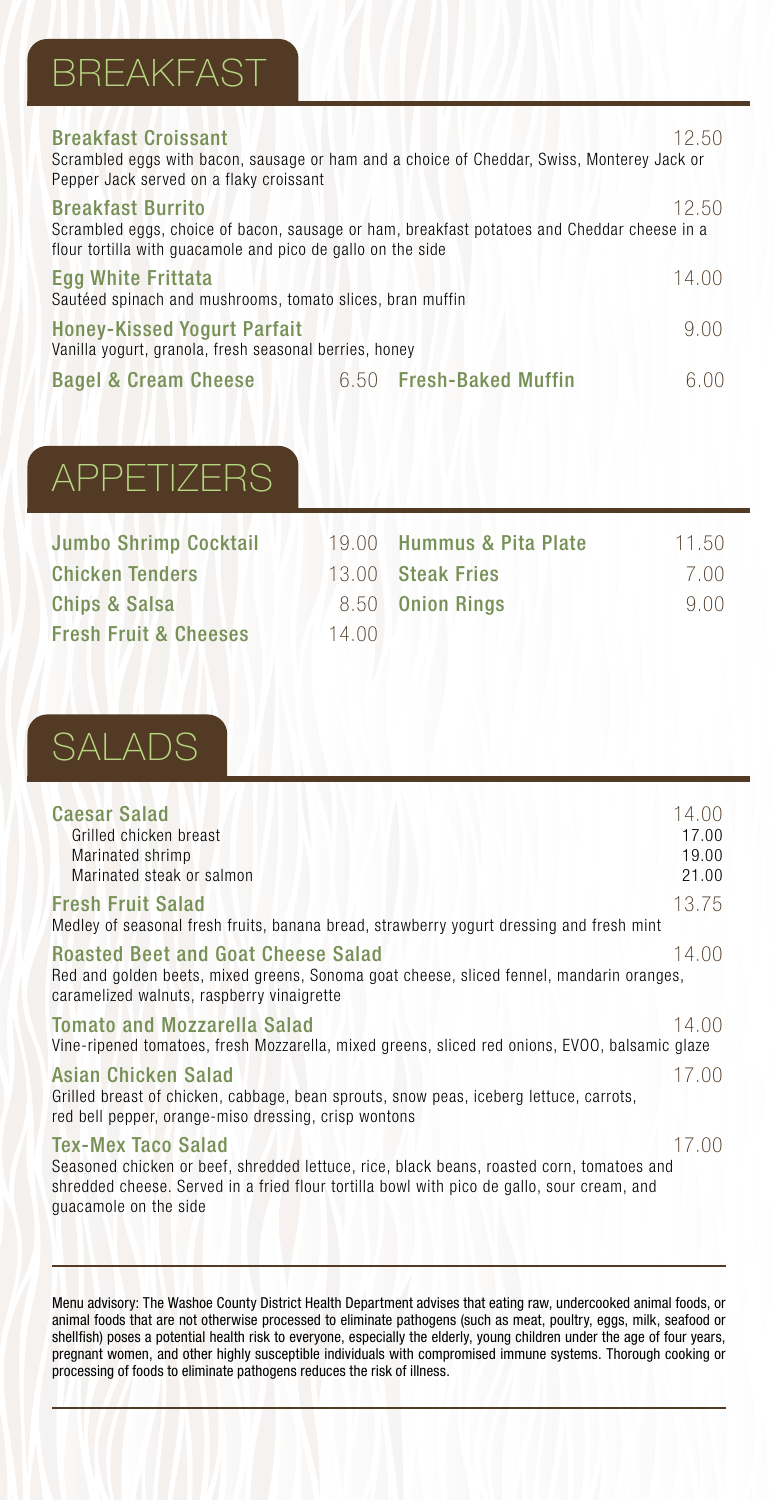# WRAPS

| Southwest Vegetarian Wrap<br>Black beans, corn, lettuce, tomato, avocado, bell peppers, Monterey Jack cheese,<br>chipotle ranch dressing, spinach tortilla       | 14.00 |
|------------------------------------------------------------------------------------------------------------------------------------------------------------------|-------|
| <b>Turkey Bacon Wrap</b><br>Thinly sliced, smoked turkey breast, crisp bacon, lettuce,<br>tomatoes, and avocado with ranch dressing                              | 16.00 |
| <b>Chicken Caesar Wrap</b><br>Grilled marinated breast of chicken, romaine lettuce, red onions, and grated Parmesan<br>tossed in Caesar dressing                 | 16.00 |
| <b>Shrimp Po' Boy Wrap</b><br>Breaded shrimp, tomatoes, red onion, shredded iceberg lettuce, chopped cabbage,<br>and shredded Jack cheese tossed with spicy mayo | 16.00 |
| <b>Buffalo Chicken Wrap</b>                                                                                                                                      | 15.00 |

Breaded chicken tenders tossed in Buffalo sauce, tomato, Jack cheese, and ranch dressing

# SANDWICHES / TACOS

| <b>Executive Club</b><br>Triple decker of shaved smoked turkey, crisp bacon, avocado, tomato, and Jack cheese  | 16.00 |
|----------------------------------------------------------------------------------------------------------------|-------|
| <b>Turkey Delight</b><br>Thinly sliced smoked turkey, Swiss cheese, avocado, lettuce and tomato on a croissant | 15.00 |
| <b>Tuna Croissant</b><br>Albacore tuna salad on a flaky croissant with lettuce and tomato                      | 15.00 |
| Tuscan Chicken Ciabatta<br>Grilled chicken breast, roasted red peppers, lettuce, Provolone cheese, pesto aioli | 15.00 |
| Italian Sub<br>Ham, salami, prosciutto, Provolone cheese, lettuce, tomato, pesto aioli on a torpedo roll       | 15.00 |
| <b>Grilled Ham and Cheese</b><br>Thinly sliced ham with American cheese on choice of bread                     | 14.00 |
| Cheese only                                                                                                    | 11.00 |
|                                                                                                                |       |

#### Chicken or Fish Tacos 14.00

Three tacos served with fresh pico de gallo, mango salsa, guacamole, corn-flour tortillas

# BURGERS

| <b>The Classic</b><br>With cheese                                                                | 14.00<br>15.00 |
|--------------------------------------------------------------------------------------------------|----------------|
| <b>Western Burger</b><br>Bacon, onion rings, Cheddar cheese, BBQ sauce                           | 16.50          |
| <b>Mushroom Swiss Burger</b><br>Grilled Mushrooms, Swiss cheese, ranch-dijonnaise dressing       | 16.00          |
| Ortega Burger<br>Ortega peppers, Monterey Jack cheese, chipotle dressing                         | 16.00          |
| <b>Turkey Burger</b><br>Lemon pepper aioli, lettuce, tomato, onion                               | 14.00          |
| The Impossible<br>Impossible™ burger patty, non-dairy cheese, avocado, lettuce, tomato and onion | 14.00          |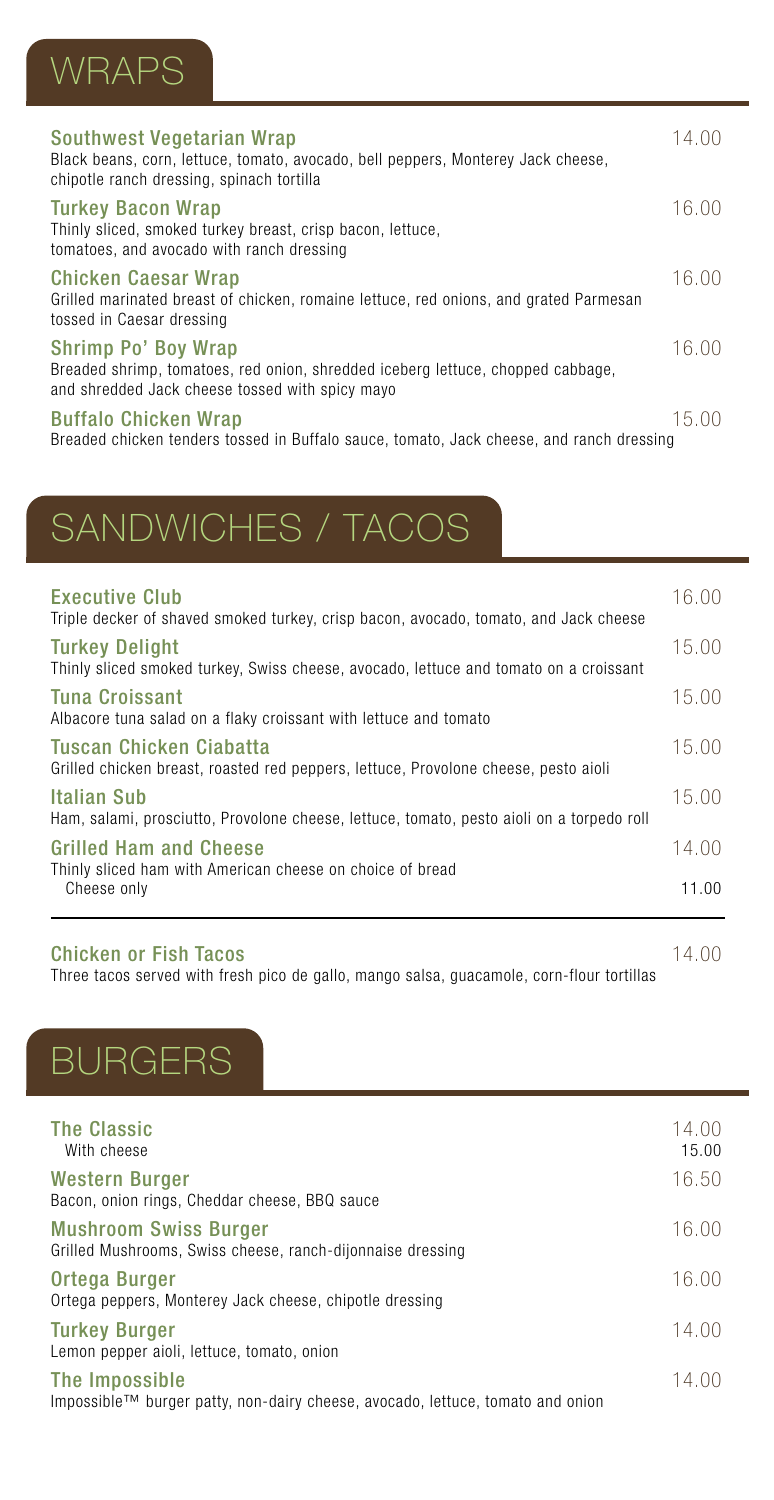# CLASSIC NEW YORK STYLE PIZZAS

| <b>Meat Packing District</b><br>Pepperoni, Canadian bacon, salami, Italian sausage, housemade pizza sauce,<br>whole milk Mozzarella                      | 20.00 |
|----------------------------------------------------------------------------------------------------------------------------------------------------------|-------|
| <b>Tribeca</b><br>Pepperoni, Italian sausage, salami, mushrooms, onions, black olives, and bell peppers,<br>housemade pizza sauce, whole milk Mozzarella | 20.00 |
| <b>Times Square</b><br>Grilled chicken, red onions, roasted garlic, garlic alfredo sauce, fresh basil,<br>housemade pizza sauce, whole milk Mozzarella   | 17.00 |
| <b>Sugar Hill</b><br>Grilled chicken, Sweet Baby Ray's BBQ sauce, green onions, smoked Gouda                                                             | 17.00 |
| <b>East Village</b><br>Spinach, mushrooms, black olives, onions, fresh tomatoes, roasted garlic, EVOO,<br>whole milk Mozzarella, and Parmesan cheeses    | 17.00 |
| <b>SoHo</b><br>Fresh vine-ripened tomatoes, whole milk Mozzarella, sweet basil                                                                           | 15.00 |
| <b>Central Park</b><br>Grilled chicken, artichoke hearts, Kalamata olives, red onions, roasted red peppers, pesto, whole<br>milk Mozzarella              | 18.00 |
| Gramercy<br>Pepperoni, housemade pizza sauce, whole milk Mozzarella                                                                                      | 17.50 |
| Little Italy<br>Trio of whole milk Mozzarella, Fontina, and Parmesan cheeses, choice of garlic cream sauce or<br>housemade pizza sauce                   | 15.00 |

## HELL'S KITCHEN BUILD YOUR OWN PIZZA

| Start with whole milk Mozzarella cheese and choice of sauce<br>Additional items are priced per each selection<br>Substitute gluten-friendly pizza Forman Holmes Product Product Product Product Product B |       |
|-----------------------------------------------------------------------------------------------------------------------------------------------------------------------------------------------------------|-------|
| 12" Pizza                                                                                                                                                                                                 | 15.00 |
| <b>Sauces</b><br>Housemade tomato, pesto, garlic alfredo, BBQ                                                                                                                                             |       |
| <b>Extra Cheeses</b><br>Whole milk Mozzarella, Ricotta, Parmesan, smoked Gouda                                                                                                                            | 200   |
| <b>Meats</b><br>Pepperoni, Italian sausage, salami, grilled chicken, Canadian bacon, meatballs,<br>Andouille sausage                                                                                      | 3.00  |
| <b>Veggies</b><br>Onions, mushrooms, bell peppers, black olives, spinach, artichoke hearts, Calabrian chiles,<br>jalapeños, pineapple, green onions, fresh basil, roasted garlic                          | 1.00  |

# CHILDREN'S MENU

| <b>Chicken Tenders</b><br>Choice of ranch or BBQ sauce               | 8.00         | <b>Nachos</b><br>Tortilla chips and warm nacho cheese            | 5.00 |
|----------------------------------------------------------------------|--------------|------------------------------------------------------------------|------|
| <b>Charbroiled Burger</b><br>With cheese                             | 8.00<br>9.00 | <b>Fresh Fruit Cocktail</b><br>With a side of yogurt for dipping | 6.00 |
| <b>Grilled Cheese Sandwich</b><br>American cheese on choice of bread | (1)          | <b>Cookies and Milk</b><br>Chocolate chip, sugar cookie or       | 5.00 |
| <b>PB&amp;J Sandwich</b><br>Choice of grape or strawberry jelly      | 6.00         | oatmeal raisin                                                   |      |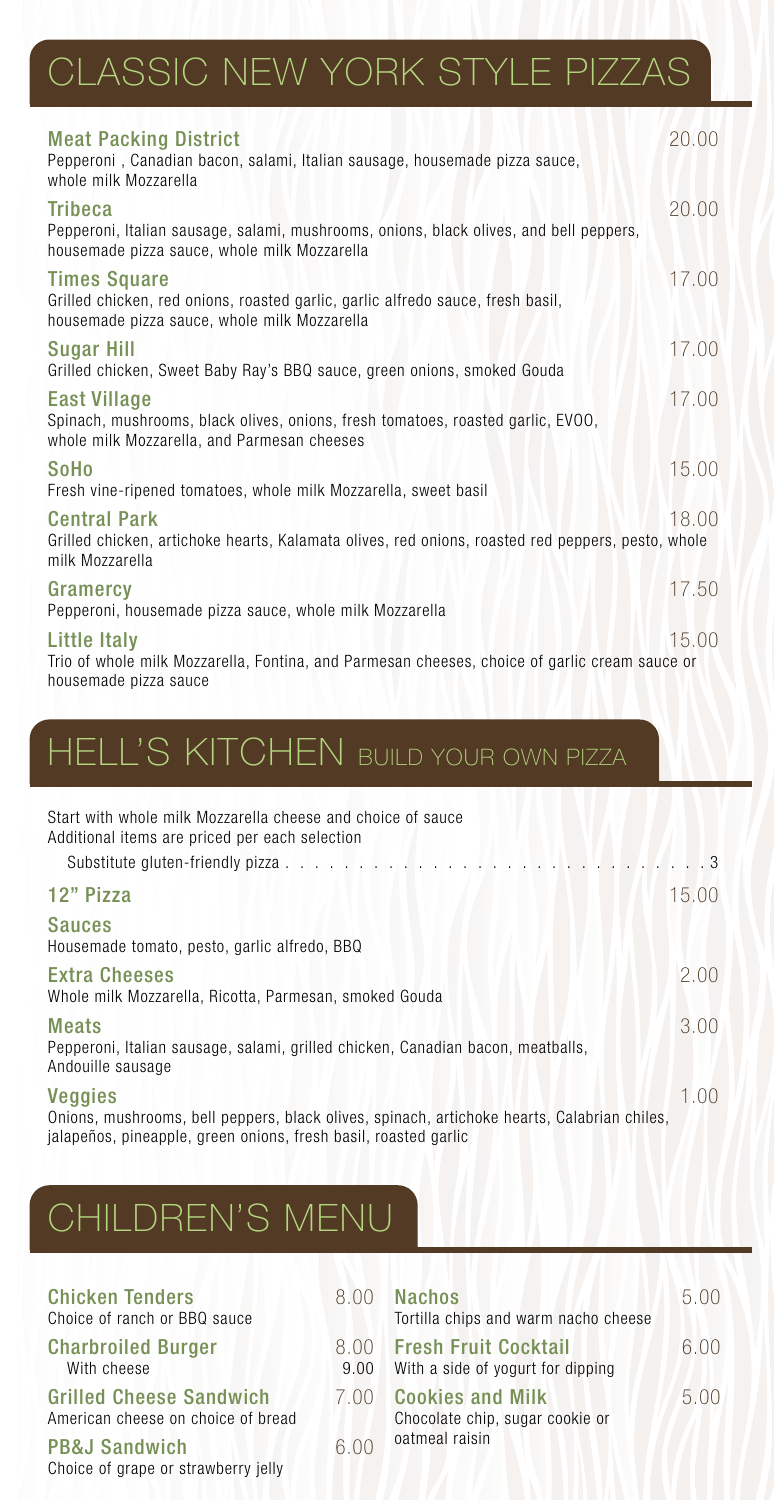#### BEVERAGES / ICE CREAM

| Sodas / Iced Tea / Lemonade<br>Coke, Diet Coke, Sprite, Squirt,<br>Barg's Root Beer, Fanta Orange<br><b>Powerade</b><br><b>Fiji Water</b><br><b>Red Bull / Red Bull Sugarfree</b> | 5.00<br>4.00<br>6.00<br>5.50 | <b>Hot Tea / Specialty Tea</b><br><b>Coffee</b><br>3 cup thermos<br>6 cup thermos<br><b>Fruit Juice</b><br>Apple or cranberry<br><b>Fresh-Squeezed Orange Juice</b><br><b>Milk / Non-Fat Milk</b> | 5.00<br>4.00<br>8.00<br>10.00<br>7.00<br>8.00<br>6.00 |
|-----------------------------------------------------------------------------------------------------------------------------------------------------------------------------------|------------------------------|---------------------------------------------------------------------------------------------------------------------------------------------------------------------------------------------------|-------------------------------------------------------|
| <b>Smoothies</b><br>Strawberry, vanilla or mango                                                                                                                                  | 6.50                         | <b>Ice Cream</b><br>Häagen-Dazs ice cream bars                                                                                                                                                    | 4.00                                                  |

# **COCKTAILS**

#### 12.00

Cucumber Cooler Hendrick's Gin, muddled mint, fresh lime, splash of tonic

Enter the Dragon Skyy Dragon Fruit Vodka, pomegranate juice, ginger beer

Melon Ball Skinny Girl Vodka, Midori, pineapple juice

Blackberry Mojito Bacardi Rum, muddled blackberries and mint, fresh lime, splash of soda

Paradise Bellini Prosecco, Peach Schnapps, passion fruit purée

Skinny Dip Skinny Girl Vodka, blueberry syrup, fresh lime, agave syrup, splash of ginger ale, lavender bitters

Watermelon Margarita 1800 Silver Tequila, Combier, fresh lime, puréed watermelon

## BEER / WINE

**Domestic Beers 8.00** Budweiser, Bud Light, Coors, Coors Light, Michelob Ultra, O'Doul's N/A

Craft & Imported Beers 9.00 Blue Moon Belgian White, Firestone 805, Icky IPA, Sierra Nevada Pale Ale, Corona, Corona Light, Modelo Especial, Guinness Stout,

Heineken

| Domaine Chandon, Brut, Napa 187ml 14.00                                                             |       |
|-----------------------------------------------------------------------------------------------------|-------|
| Rosé All Day, France, 250ml                                                                         | 10.00 |
| <b>Housemade Sangria</b>                                                                            | 12.00 |
| <b>Featured Winery - Hahn Family 12.00</b><br>Chardonnay, Pinot Noir, Merlot,<br>Cabernet Sauvignon |       |